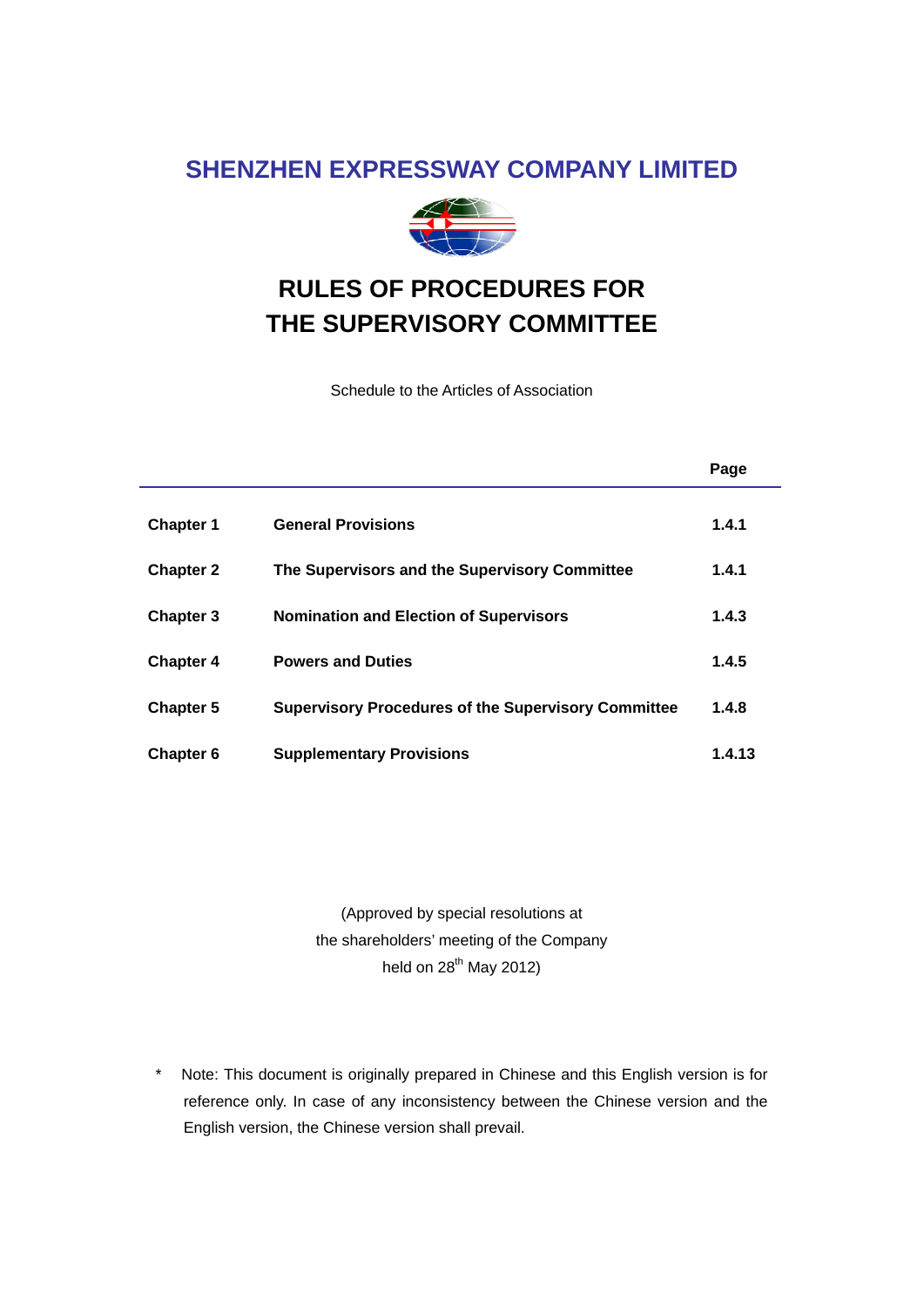### **Chapter 1 General Provisions**

- Article 1 To ensure that the supervisory committee will lawfully exercise its authority to supervise the Company's management behaviors and the production, operations and management activities, to bring in the supervising functions of the supervisory committee into full play, and to govern the operating and work procedures of the supervisory committee, the rules of procedures for the supervisory committee are formulated in accordance with the Company Law, the Securities Law and other relevant laws and regulations and these Articles of Association.
- Article 2 The Company shall establish the supervisory committee in accordance with the laws. The supervisory committee shall independently exercise its supervising authority on the Company in a lawful manner, so as to prevent the legal rights and interests of the shareholders, the Company and the employees from being infringed.

# **Chapter 2 The Supervisors and the Supervisory Committee**

- Article 3 The supervisory committee shall comprise of three supervisors, of which, two shall be shareholders' representatives; one shall be the representative of staff.
- Article 4 The supervisors representing the shareholders shall be nominated by the following persons and elected and removed by the shareholders' general meeting:
	- 1. the shareholders of the Company as the promoters;
	- 2. the shareholders who individually or collectively hold more than three per cent of the issued share capital of the Company.

The supervisor representing the staff shall be elected and changed democratically by the representatives' meetings of staff of the Company; such results shall be reported to the shareholders' general meeting.

Article 5 Each term of office of the supervisors shall be three years, and the supervisors shall be eligible for re-election and re-appointment upon expiry of the term.

> For the motion in relation to the election of supervisors representing shareholders approved at the shareholders' general meeting, in case of the election of new session of the supervisory committee, the tenure of office of the newly appointed supervisors will commence on the next day after the end of the tenure of office of the last session of the supervisors; in other cases, the tenure of office of the newly appointed supervisors will commence upon the closing of the shareholders' general meeting.

> The tenure of the office of the supervisors will commence on the date of appointment and end on the expiry of the session of the supervisory committee. In the event that it fails to elect new supervisors before the end of the tenure of office, the existing supervisors shall perform their supervisors' duties pursuant to laws and regulations and the requirements under these Articles of Association before the new directors have been elected.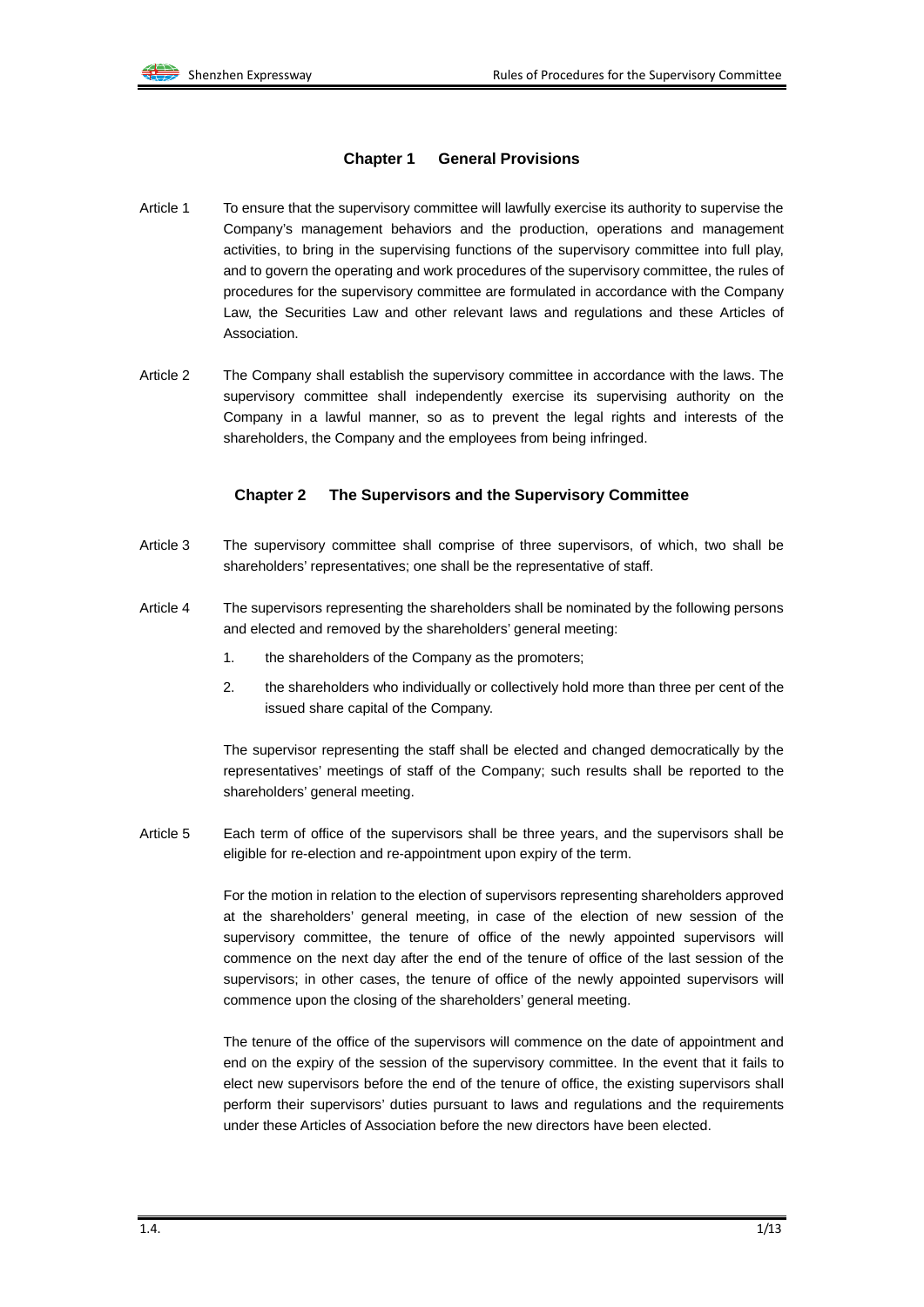Article 6 There shall be a chairman of the supervisory committee. Each term of office of the chairman shall be three years, and the chairman shall be eligible for re-election and re-appointment upon expiry of the term.

> The appointment and removal of the chairman of the supervisory committee shall be determined by more than two-thirds of all the supervisors.

- Article 7 The basic qualifications for being supervisors are as follows:
	- 1. Basic Requirements being tertiary educated or above and having over 10 years working experience, with sufficient time and energy to discharge the duties and responsibilities of a supervisor;
	- 2. With Integrity and Industriousness being an honest and righteous person possessed with good character, integrity and work ethics, who is willing to execute the resolutions of the shareholders' general meeting, is responsible for his/her own all and is able to protect the interests of the shareholders, the Company and the employees in accordance with the laws and regulations;
	- 3. Principled being able to discharge his/her official duties in an honest and impartial manner; and to provide supervisory opinion in an outspoken manner;
	- 4. Industry Knowledge being knowledgeable in infrastructure construction and investment; and master the industry's current situation and future trends;
	- 5. Management Know-how being familiar with the Company Law and other related laws and regulations and master the principles regarding corporate governance;
	- 6. Financial knowledge being able to read financial statements and familiar with financial ratios and necessary indices for assessing the Company's results;
	- 7. any other requirements in respect of the qualification of supervisors as stipulated in related regulatory documents.
- Article 8 Supervisors nominated by shareholders shall in general have been working in the original nominating shareholder for more than one year, and shall have working experience of three years or above in one or more of the following professional areas: finance, accounting, audit, law, economics and corporate management.
- Article 9 The occurrence of any one of the following events shall disqualify a person from being a supervisor of the Company:
	- 1. lacking capacity in taking civil action or such capacity being restricted;
	- 2. being convicted of committing corruption, bribery, misappropriation or embezzlement of properties or violating social and economic order, and not more than five years have elapsed since the expiration of the enforcement of the punishment; or being deprived of political rights due to conviction and not more than five years have elapsed since the expiration of the enforcement period;
	- 3. being a director or factory manager, manager of a company or enterprise being liquidated as a result of improper operation and management of which he/she shall be personally liable for such liquidation and not more than three years have elapsed since the date of completion of the liquidation of such company or enterprise;
	- 4. being the legal representative of a company or enterprise of which the business license has been cancelled as a result of the contravention of the laws and in which he/she shall be personally liable and not more than three years have elapsed since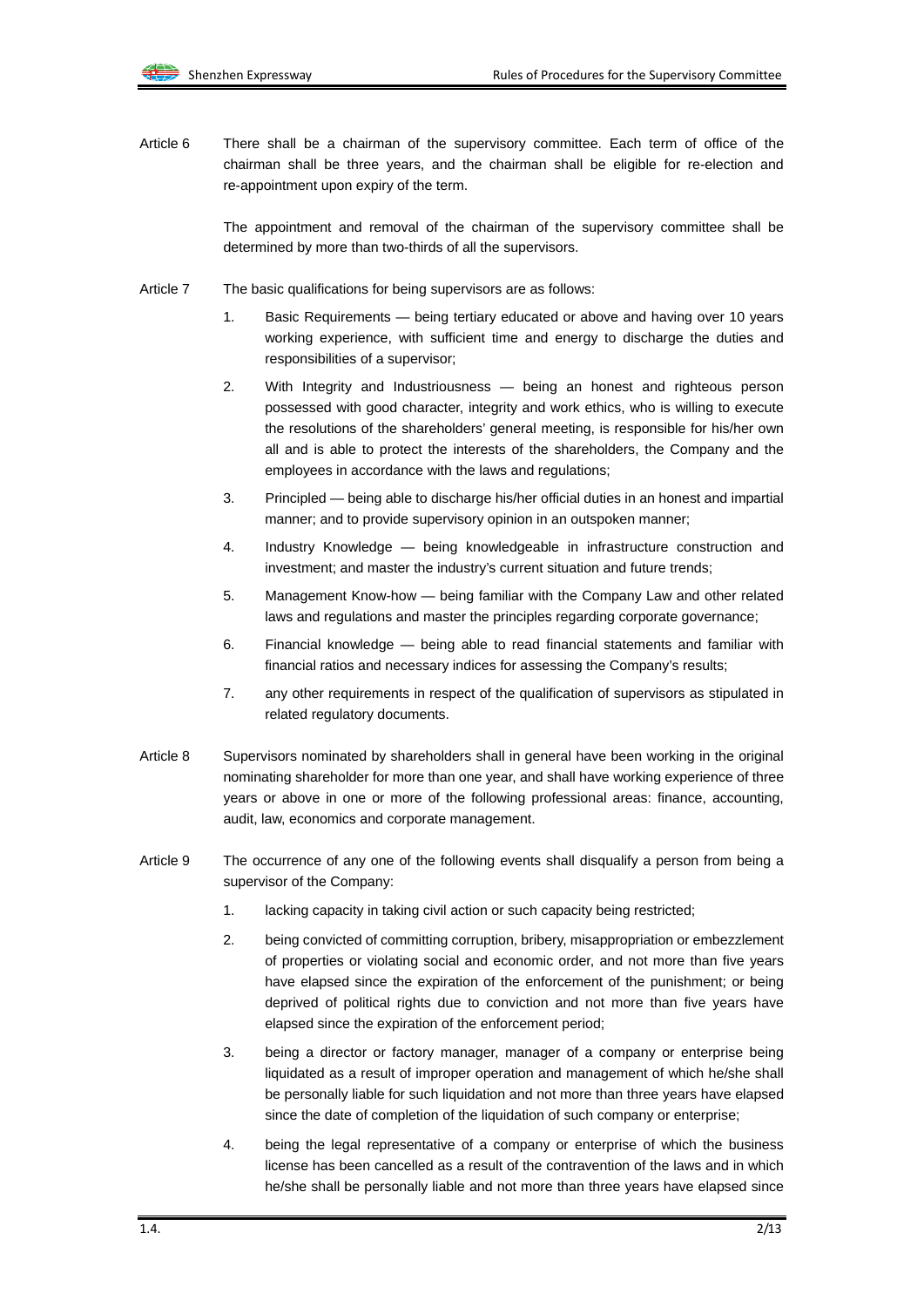the date of cancellation of the business license of such company or enterprise;

- 5. having relatively large amount of personal indebtedness which has become due but has not yet been settled;
- 6. being under investigation by judicial authorities in respect of contravention of criminal laws, and such investigation has not yet been finalised;
- 7. not being a natural person;
- 8. being convicted by the relevant supervisory authorities of contravention of the provisions of relevant securities regulations which involved fraud or dishonest acts and not more than five years have lapsed since the date of such conviction;
- 9. being prohibited by laws or administrative regulations to act as a supervisor.

The nomination and election of supervisors by the Company in contravention with the paragraph above shall be void.

- Article 10 Director, president, other senior management and financial controller of the Company shall not serve the office of supervisor in dual capacity. Civil servants shall not serve as supervisors of the Company.
- Article 11 The following persons shall not be elected as supervisors by the representatives' meeting of staff of the Company:
	- 1. directors and senior management of the Company;
	- 2. heads of the Company's finance, accounting and audit departments, which are specifically scrutinised by the supervisory committee.
- Article 12 In addition to the eligibility requirements for being supervisors, the chairman of the supervisory committee shall also have following qualities:
	- 1. being familiar with company operations, with profound knowledge and seasoned experience in the fields of accounting, finance, investment, law, etc.;
	- 2. being possessed with advanced problem-solving skills;
	- 3. being an impartial, principled, responsible and practical person with an ability to lead the team.

# **Chapter 3 Nomination and Election of Supervisors**

- Article 13 Upon expiration of the term of office of the supervisory committee or the election of supervisors to fulfill the causal vacancy prior to the expiration of the term of office of the supervisory committee, the supervisors representing the shareholders are to be nominated in accordance with the following procedures:
	- 1. the shareholders of the Company as promoters or the shareholders hold more than three per cent issued shares individually or collectively can nominate the candidates. Where the supervisors are elected to fulfill the causal vacancy prior to the expiration of the term of office of the supervisory committee, the original nominator shall nominate the candidate;
	- 2. the nominator shall furnish information about the nominees proposed to the supervisory committee within the required period. The nominating shall be in writing. The information shall include the basic personal information and the detailed working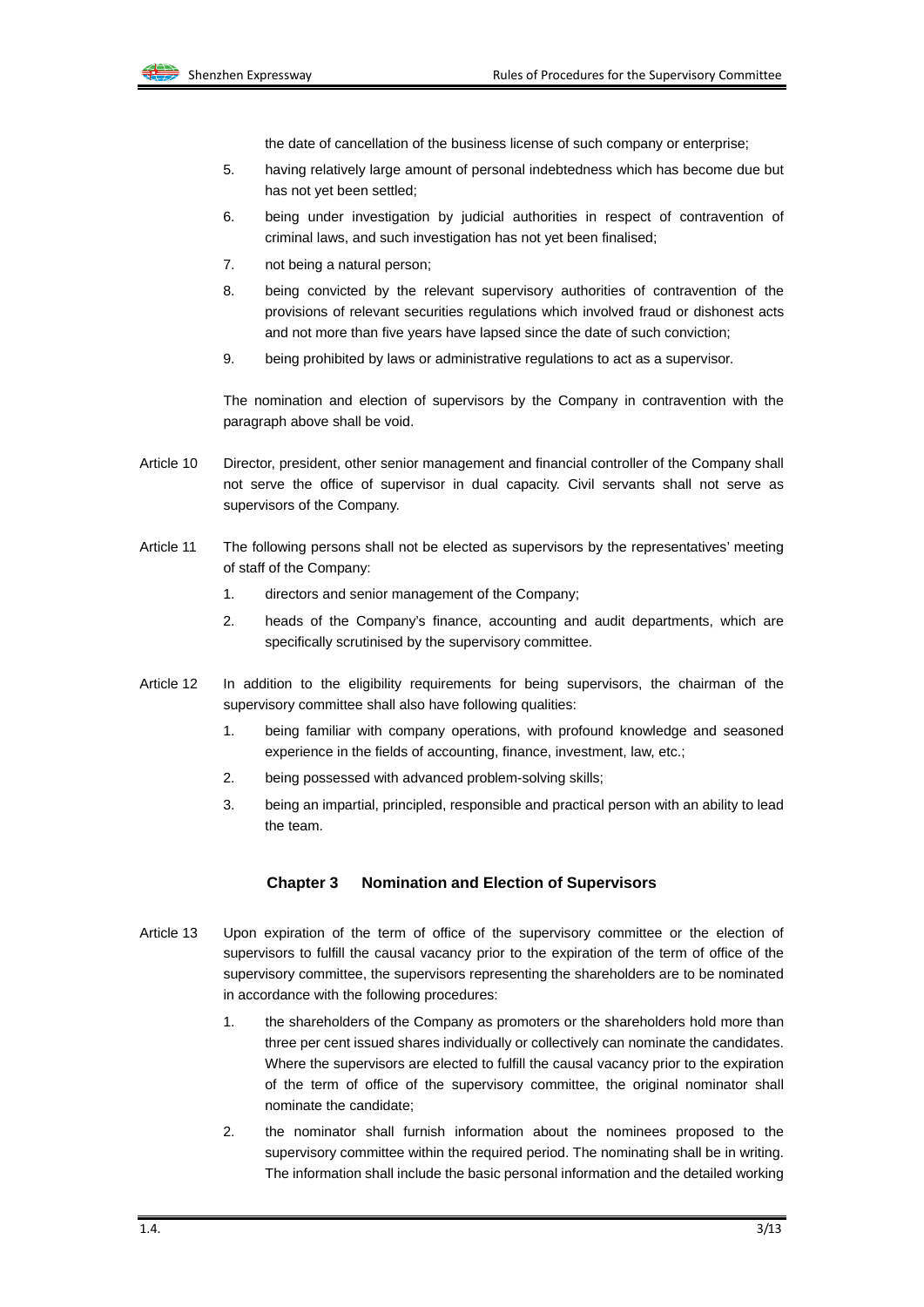experience, all the part-time working experience, the statement of the qualifications and basic quality and the written acceptance of nomination signed by the nominees, etc.;

- 3. the supervisory committee shall announce the information about the candidates and shall submit to the shareholders' general meeting for approval. The nominator and the nominee shall provide the required information.
- Article 14 The election system of supervisors representing the shareholders shall be cumulative voting system. When electing supervisors, the number of vote each shareholder is entitled to cast is equal to the multiple of number of shares held by the shareholders times the numbers of supervisors entitled to vote for. Each shareholder may cast all his/her votes to one nominated candidate for supervisor, or divide his/her entitled votes among the nominated candidates for supervisors he/she is entitled to vote at his/her own discretion or cast all his/her votes for two or more nominated candidates for supervisors.

The voting and counting method of the cumulative voting system shall be exercised pursuant to the applicable regulatory rules.

- Article 15 The representatives' meetings of staff of the Company shall notify in writing the results of their appointment of the supervisor representing the staff to the supervisory committee sixty days before the expiration of the term of office. If the supervisor representing the staff cannot hold the office of the supervisor due to the changes of his/her work or other reasons, the representatives' meetings of staff shall elect and alter the supervisor and submit the written report of the election result to the supervisory committee. The supervisory committee is responsible to report the election result of the representatives' meetings or the alternation result.
- Article 16 Upon the appointment, in accordance with the relevant requirements of the listing rules of stock exchanges where the shares of the Company are listed, supervisors shall sign and deliver the Declaration and Undertaking with regard to Supervisors.
- Article 17 The supervisors shall not be removed by the shareholders' general meetings or their nominating party prior to the expiration of their term of office without reason.
- Article 18 The supervisors may resign prior to the expiration of the term of office. The resigned supervisors shall tender letters of resignation stating reasons thereof to the supervisory committee. The resignation shall be effective upon approval of the supervisory committee. Suitable candidates nominated by the original nominating party shall be elected in accordance with the prescribed procedures to fulfill the causal vacancy. If the number of supervisors falls below the minimum number required by laws as a result of the resignation of a supervisor, the existing supervisor shall perform his/her supervisor's duties pursuant to laws and regulations and the requirements under these Articles of Association before a new supervisor has been elected.
- Article 19 The Company shall within the prescribed period notify the security regulatory authorities in writing of appointment of the supervisors and file personal particulars of the supervisors elected with the relevant departments pursuant to the requirements. Any resignation or change of the supervisors shall be promptly notified to the stock exchanges where the shares of the Company listed.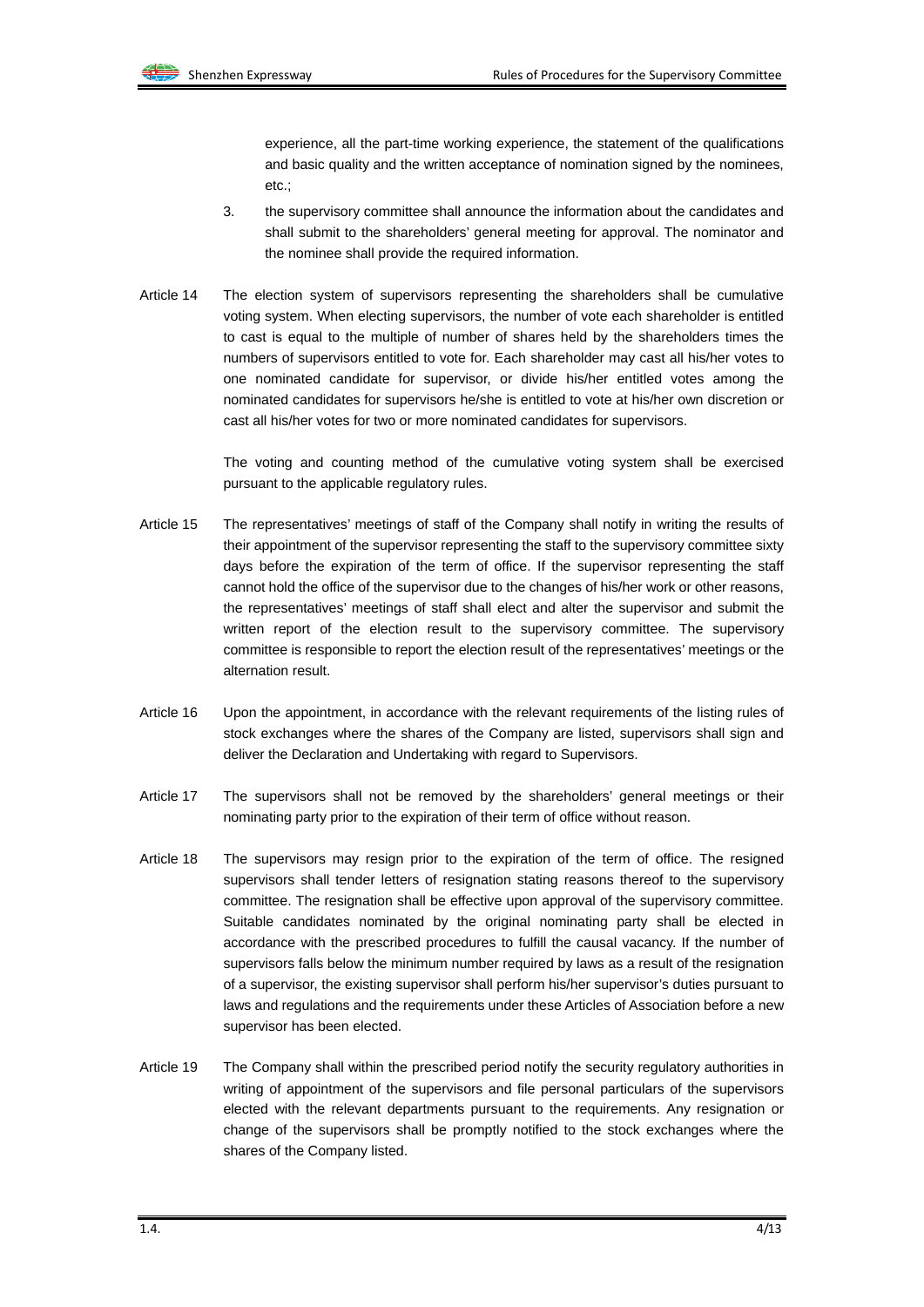# **Chapter 4 Powers and Duties**

- Article 20 The supervisory committee shall exercise the following powers and discharge the following duties:
	- 1. to examine the financial situation of the Company;
	- 2. to verify financial information such as financial reports, business reports and proposals for profit distribution, etc. which are proposed to be submitted to the shareholders' general meeting by the board of directors and in case of any doubts, to appoint on behalf of the Company the professional institutions to re-examine the same;
	- 3. to review periodic reports of the Company prepared by the board of directors and to raise written review opinion;
	- 4. to supervise the Company's decisions on material operational activities and their implementation, such as project investment, assets reorganisation, etc. and to supervise whether contracts signed in respect thereof are in accordance with laws, regulations and reasonableness, whether all connected transactions are conducted on terms which are fair and reasonable to the shareholders;
	- 5. to conduct investigation if any abnormal operational situation of the Company is noted and to engage professional organisations to assist their work if necessary;
	- 6. to supervise the acts of the directors and senior management when they have acted in contravention with laws and regulations or these Articles of Association; to request directors and senior management to rectify their acts which are harmful to the interests of the Company; upon unanimous approval of the supervisory committee, to propose to the shareholders' general meeting change of directors and to the board of directors removal of senior management who commits illegal acts or material misconduct;
	- 7. to propose the convening of the extraordinary general meeting upon approval by the supervisory committee in its meeting, or to propose motion(s) to the shareholders' general meeting; to convene and hold shareholders' general meeting in the event that the board of directors fails to convene and hold any shareholders' general meeting as required under the Company Law;
	- 8. to request the board of directors to review and re-consider the resolutions passed by the board of directors upon unanimous approval of the supervisory committee;
	- 9. to act on behalf of the Company to negotiate with any director or senior management or to take legal actions against any director or senior management;
	- 10. to execute other powers and to discharge other duties as provided in these Articles of Association or approved by the shareholders' general meeting;
	- 11. to obtain any necessary information so as to execute the powers and discharge the duties aforesaid.
- Article 21 The supervisory committee shall scrutinise and make proposals on the following areas, and request the relevant parties to make improvements:
	- 1. whether the board of directors, president and other senior management fully and accurately carrying out the resolutions of the shareholders' general meeting;
	- 2. whether systems and work flows are established and followed in all material work processes.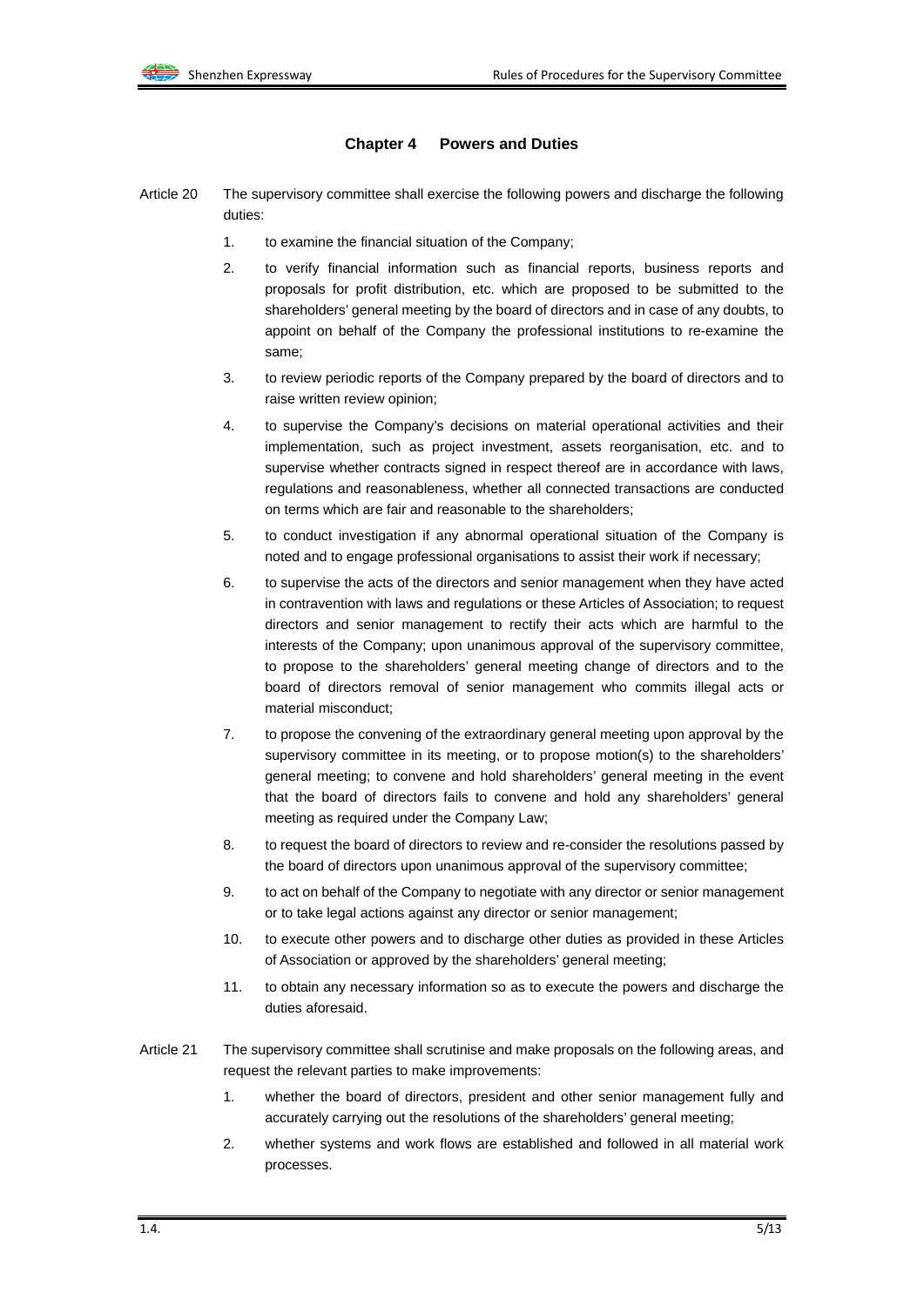- Article 22 The supervisory committee may retain professional institutions such as lawyers, accountant, etc. or other professionals to provide professional opinions in executing its powers and discharging its duties, of which reasonable costs arisen shall be borne by the Company.
- Article 23 The chairman of the supervisory committee shall execute the following powers and discharge the following duties:
	- 1. to convene and chair the meeting of the supervisory committee;
	- 2. to monitor and supervise the implementation of the resolutions passed by the supervisory committee;
	- 3. to submit work report to the shareholders' general meeting on behalf of the supervisory committee;
	- 4. when there is proceedings between the directors, president and the Company, to represent the Company in the proceedings;
	- 5. to execute other powers and discharge other duties as approved by the shareholders' general meeting or provided in these Articles of Association.
- Article 24 The supervisors enjoy the following rights:
	- 1. to attend and exercise his/her voting powers in the meeting of the supervisory committee;
	- 2. to regularly or irregularly inspect and review all accounting statements prepared by the board of directors in each financial year;
	- 3. to attend the board meetings, meetings of the president's office, meetings concerning corporate development planning, annual operating plans, investment plans, financial plans, major investment project feasibility discussions, half-yearly or annual economic activity analysis, annual work conclusion and other important meetings on the development and reform of the Company;
	- 4. to request the chairman of the supervisory committee to convene the extraordinary meetings with proper purposes and reasons;
	- 5. to inquire and on-site visit the Company's investment projects, construction projects and subsidiaries;
	- 6. when executing their powers and discharging their duties, to obtain full assistance without obstruction from all departments and organisations of the Company.
- Article 25 The supervisors shall ensure that the information disclosed shall be true, accurate and complete.
- Article 26 In discharging their duties, the supervisors shall abide with the principle of fiduciary and shall not put himself/herself in a position where the interests and obligations of his/her own and his/her nominators may conflict. The principle includes but not limited to the fulfillment of the following obligations:
	- 1. to treat shareholders of the same class equally and to be fair to shareholders of different classes;
	- 2. to act honestly in the best interests of the Company;
	- 3. to exercise powers within, and not to exceed the scope of, his/her authority;
	- 4. to exercise the discretionary power vested in him/her personally and not to be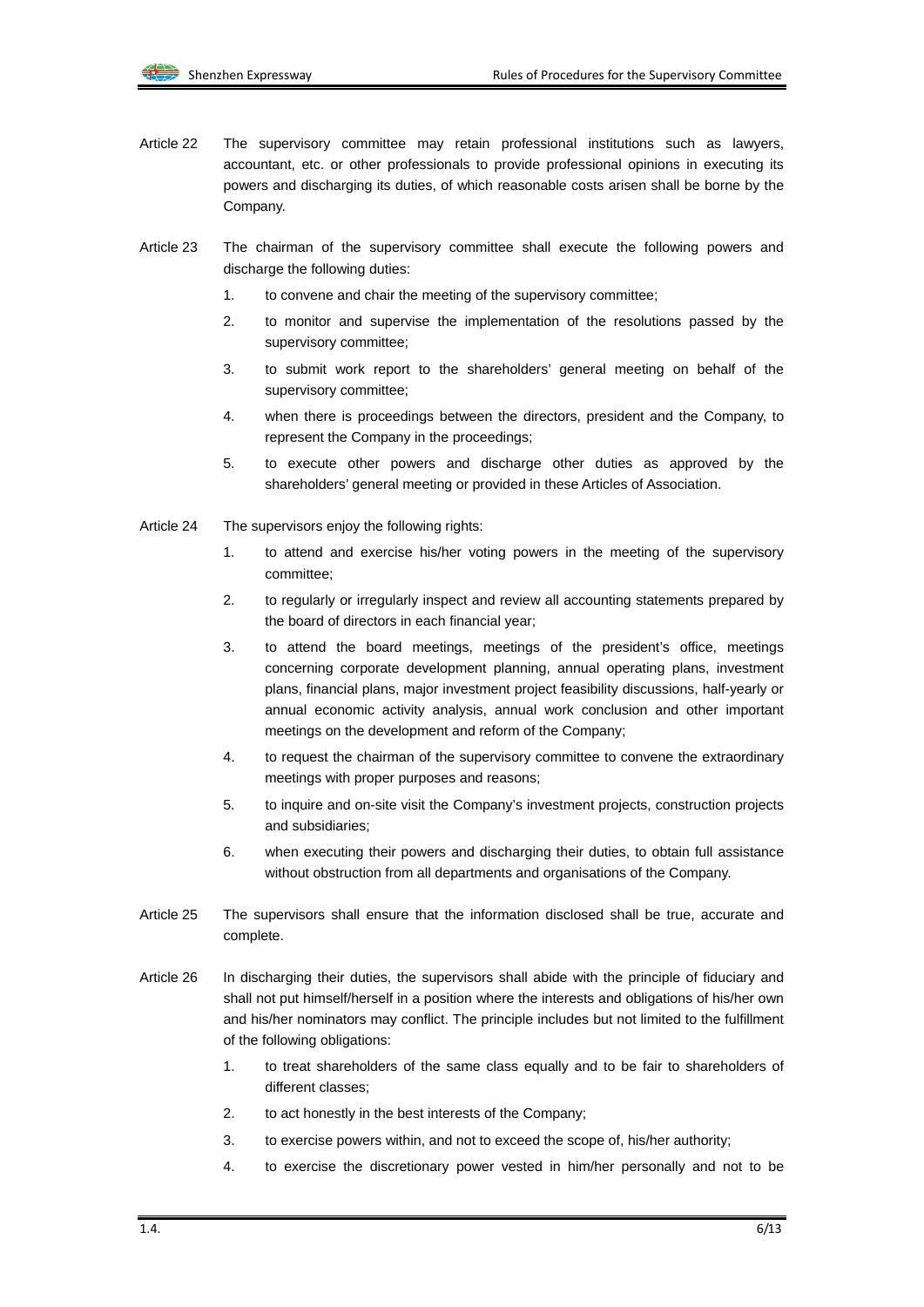manipulated by others; no discretionary powers shall be transferred to other persons without the permission of laws and regulations or the informed consent of the shareholders' general meeting;

- 5. unless otherwise provided in these Articles of Association or with the approval granted with the informed consent of the shareholders' general meeting, no contract, transaction or arrangement shall be entered into with the Company;
- 6. no property of the Company shall be used in any manner for private benefit without the informed consent of the shareholders' general meeting;
- 7. not to use his/her authority to accept bribes or other unlawful income and not to deprive the Company in any manner of its property, including (but not limited to) opportunities beneficial to the Company;
- 8. not to accept commission in connection with the transactions of the Company without the informed consent of the shareholders' general meeting;
- 9. to observe these Articles of Association, to perform his/her duties faithfully, to protect the interests of the Company, and not to obtain personal benefits by using his/her position and authority in the Company;
- 10. not to compete in any way with the Company without the informed consent of the shareholders' general meeting;
- 11. not to embezzle the funds of the Company or to lend the funds of the Company to others; not to deposit the assets of the Company in accounts opened under his/her own name or the name of other persons; not to use the assets of the Company as security for the liabilities of the shareholders of the Company or other personal liabilities;
- 12. unless otherwise permitted by the informed consent of the shareholders' general meeting, no confidential information of the Company acquired during his/her term of office shall be disclosed, even the objective is serving the interests of the Company, no such information shall be used; however, such information may be disclosed to a court of law or other governmental supervisory authorities under the following situations:
	- (1) disclosure is provided under the law;
	- (2) disclosure is required in the public interest;
	- (3) disclosure is required in the interests of such supervisor.
- Article 27 The supervisors shall not instruct the following persons or bodies ("associates") to do what he/she is prohibited from doing:
	- 1. the spouse or minor children of that supervisor;
	- 2. a trustee of that supervisor or any person referred to in paragraph 1 above;
	- 3. a partner of that supervisor or any person referred to in paragraphs 1 and 2 above;
	- 4. a company in which that supervisor solely or jointly with persons referred to in paragraphs 1, 2 and 3 above or jointly with other directors, supervisors and senior management of the Company have de facto controlling interests;
	- 5. the directors, supervisors, senior management of the controlled company referred to in paragraph 4 above.
- Article 28 The fiduciary duties of the supervisors do not necessarily cease upon the expiry of his/her term of office. The obligations to keep the commercial secrets of the Company confidential shall survive the expiry of his/her term of office. The continuance of the other obligations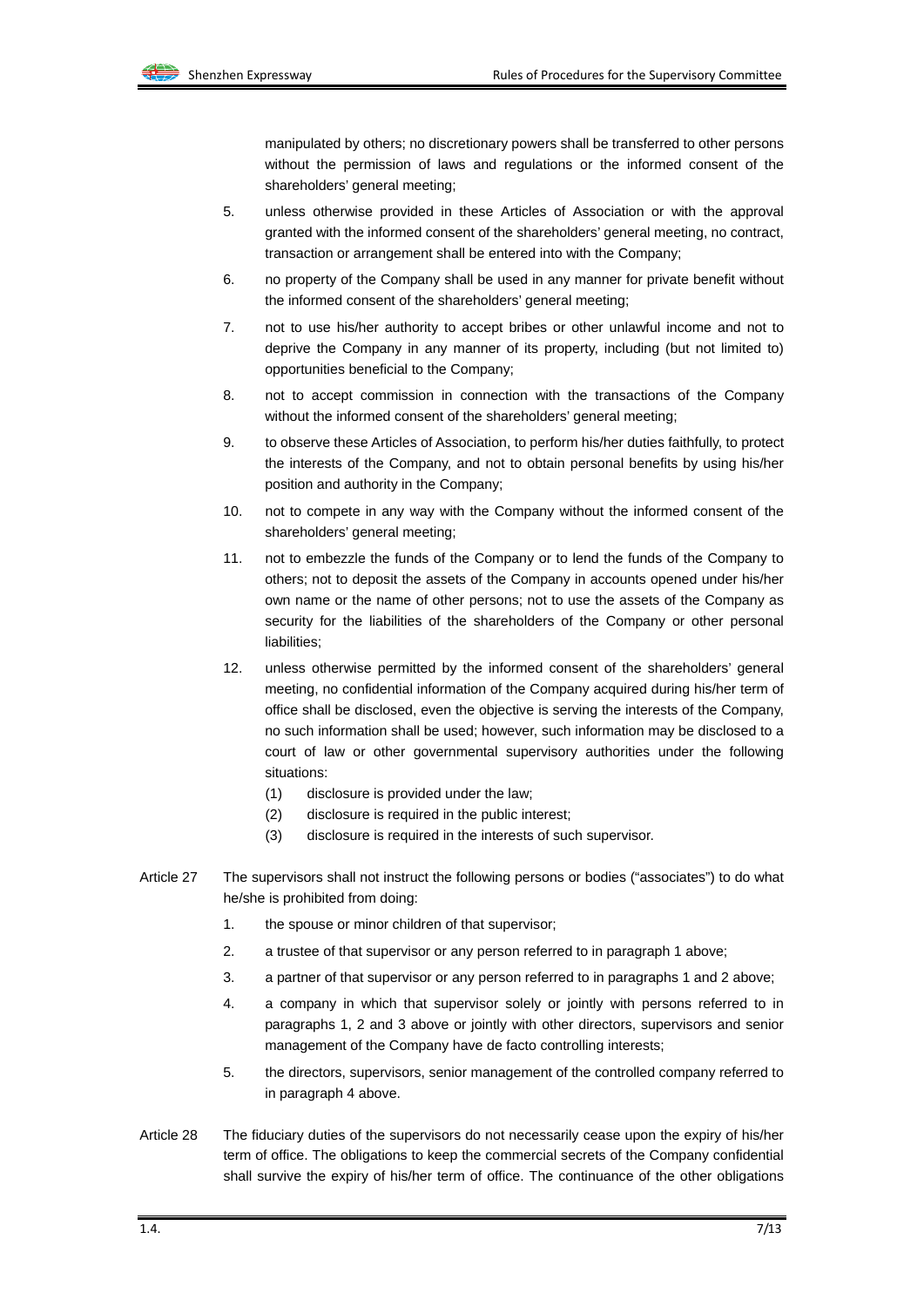shall be determined on a fair basis depending on the length of the time between its occurrence and his/her departure from office and the circumstances and conditions under which the relation with the Company was terminated.

- Article 29 The supervisors shall not instruct or interfere in the daily affairs of the Company beyond the scope of power or manner permitted under these Articles of Association and the Rules, and shall not in private raise any requirement for or give any opinion on the works of the functional departments of the Company directly.
- Article 30 Apart from the oral advice given in the formal occasions e.g. meetings, advice of the supervisory committee shall be made to the Company by written resolutions of the supervisory committee.
- Article 31 The supervisors shall seriously participate in the meetings and various activities convened and arranged by the supervisory committee in accordance with their duties as well as the time, place and other particulars specified by the supervisory committee.
- Article 32 If any material damage is caused to the interests of the Company, shareholders or employees as a result of any failure of the supervisors to discharge their duties, the supervisors shall be pursued for responsibilities respectively in accordance with the relevant laws and regulations and the seriousness of errors. The shareholders' general meeting or the nominating party may remove the supervisors from office in accordance with the stipulated procedures. If the case is serious, criminal liability shall be pursued in accordance with law.

#### **Chapter 5 Supervisory Procedure of the Supervisory Committee**

#### *Section 1 — Meeting of the Supervisory Committee*

- Article 33 The supervisory committee shall convene meetings four times in a year.
- Article 34 The meeting of the supervisory committee shall be convened by the chairman or requested by the supervisors to be convened.
- Article 35 The chairman of the supervisory committee may determine the convening of an extraordinary meeting of the supervisory committee if so requested by the supervisors. If more than one-third of supervisors so request, the chairman of the supervisory committee is obliged to convene the meeting.
- Article 36 Every supervisor shall attend the meeting of the supervisory committee at least once a year. If not, the supervisory committee may request the nominating party to replace such supervisors.
- Article 37 All resolutions in the meeting of the supervisory committee have to be proposed by the chairman of the supervisory committee or the supervisors.
- Article 38 Where the supervisory committee's extraordinary meeting is held upon the proposal of a supervisor, the proposer shall submit the signed proposals to the chairman of the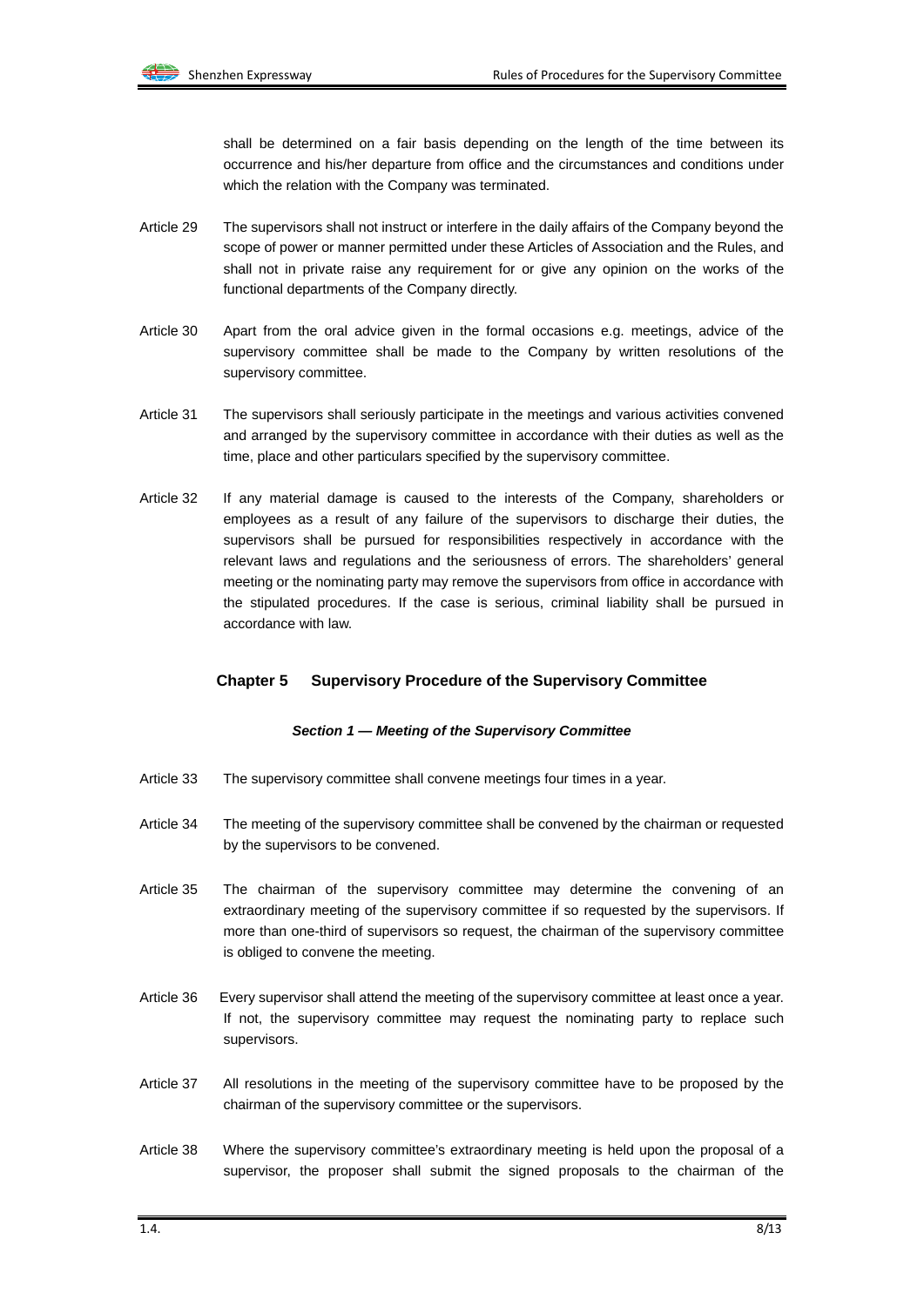supervisory committee in writing. The proposals shall include the follows:

- 1. the name or the description of the proposer;
- 2. the reasons or the object facts of the proposals;
- 3. the time, period, place and method of the proposed meeting;
- 4. the clear and detailed agenda;
- 5. the date of the proposal, etc.

The agenda shall fall within the scope of the functions and powers of the board of directors stipulated in these Articles of Association, and the resolutions and materials relating to the agenda shall be submitted together.

- Article 39 The chairman shall convene the supervisory committee's meeting within three working days upon the receiving of the proposal. If the chairman thinks the agenda is not clear or the content and materials are not sufficient, he/she shall suggest the proposer to make amendments or supplements. If the meeting cannot be held due to the agenda is unclear, it violates the requirements of laws and regulations or these Articles of Association, or the agenda with amendments or supplements are still unclear, the chairman shall make a duly explain to the proposer.
- Article 40 The written notice of a supervisory committee's meeting shall be given to all supervisors by hand, by fax, by mail or by other method agreed by the supervisors three days before the date of such meeting. The notice shall state the time, place, agenda of the Company and the issue date of the notice.

Where the notice has given, if the time of the meeting need to be postponed, the place of the meeting need to be changed or the agenda of the meeting increased, decreased or is cancelled, the alternation notice shall be given as soon as possible and explain the matters changed.

In case of emergency where compliance with the above time-frame is not possible, all supervisors may sign a letter to agree and accept convening of a supervisory committee's meeting within a short time or adjust the agenda of the meeting.

- Article 41 The chairman of the supervisory committee is responsible for entrusting the relevant departments and persons to prepare the necessary information for the meeting.
- Article 42 Whenever necessary, the supervisory committee may invite the chairman and members of the board of directors, the president and other senior management to be present at the meeting.
- Article 43 The quorum of the meeting shall be two-thirds of all the supervisors.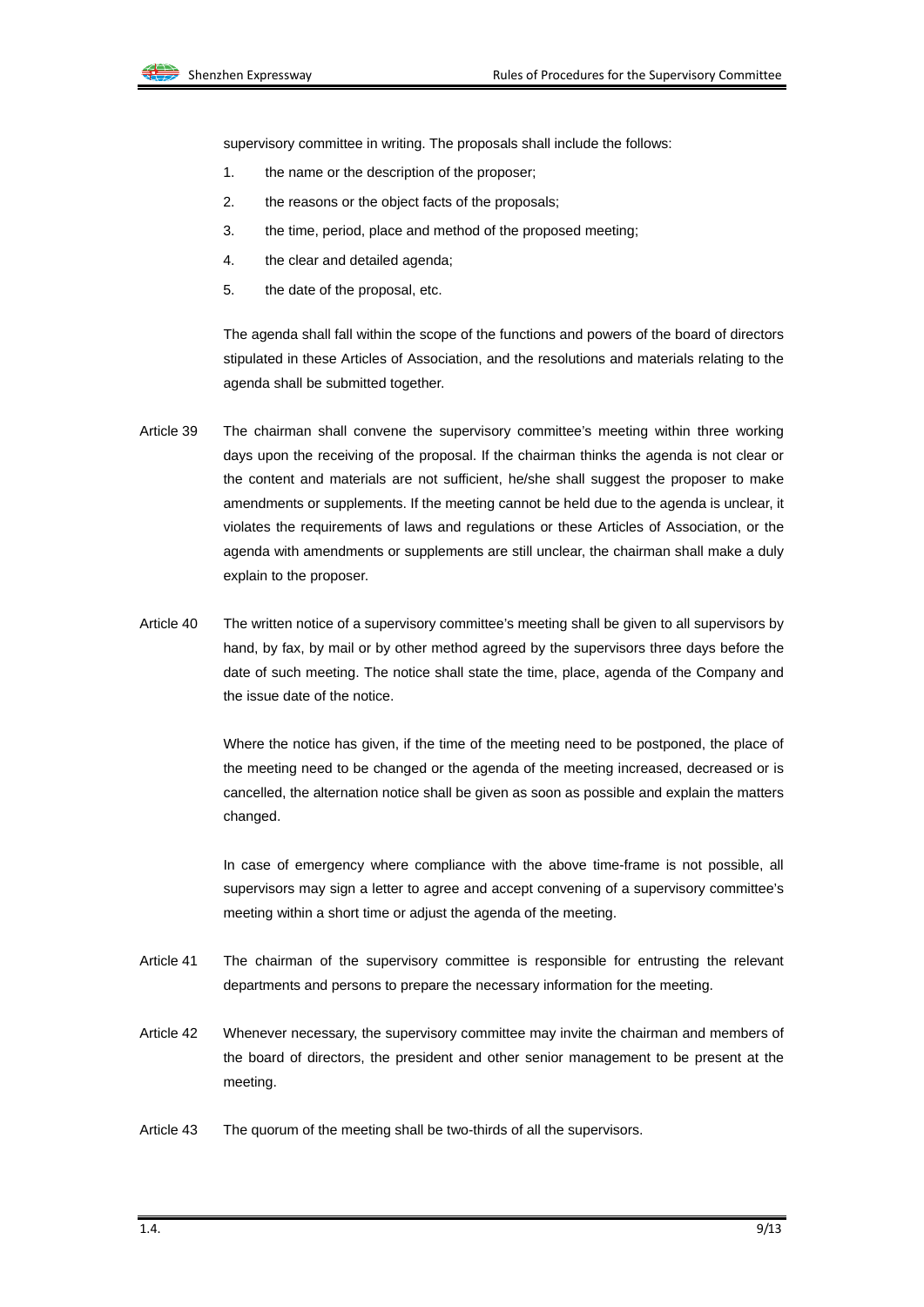The supervisory committee's meeting may be convened by communications facilities, including but not limited to telephone, internet or other similar communication methods. Provided that the attending supervisors are able to hear other supervisors clearly, understand their opinions and communicate with each other, all attending supervisors shall be deemed to have attended the supervisory committee's meeting in person.

Article 44 The supervisors shall attend the meeting of the supervisory committee in person.

If the supervisors are unable to attend the board meeting for reasons, he/she shall review the materials of the meeting and form clear opinions, then he/she may appoint in writing other supervisor to exercise his/her powers in the supervisory committee's meeting on his/her behalf. The written instrument of appointment shall state the supervisor's reasons for the absence, the nominee's name, scope of appointment and authorisation and the appointing director shall sign or seal the written instrument. The acts of the attending supervisors shall be valid if they act within the scope of authority granted to them. Supervisors who are absent from the meeting without reasons and fail to submit written opinions or resolutions are deemed to have agreed to the resolutions passed by the supervisory committee in the meeting.

- Article 45 The meetings of the supervisory committee shall be chaired by the chairman of the supervisory committee. In case that the chairman of the supervisory committee is unable or fails to perform his/her duties, a supervisor elected by more than half of the supervisors shall chair the meeting.
- Article 46 The resolutions passed in the supervisory committee's meeting shall be in writing. The supervisors attending the meeting and the supervisors appointed to vote shall sign on the resolutions.
- Article 47 The supervisory committee shall prepare minutes of meeting for the decision made in relation to the matters considered in the meeting. The supervisors attending the meeting and the secretary of the meeting shall sign on the minutes.

The minutes of meetings of the supervisory committee shall include the following:

- 1. date and place of the meeting and the name of the convener;
- 2. names of the supervisors attended in person and names of the supervisors (proxies) who are appointed by others to attend the supervisory committee's meeting;
- 3. agenda of the meeting;
- 4. key points of the supervisors' speeches;
- 5. voting method and results of each of the resolutions. supervisor shall have the right to request for making a certain kind of explanatory record in the minutes in respect of his/her speeches made in the meeting. The minutes of the supervisory committee's meeting, the signatures of the supervisors who attend the meeting and the proxy instrument shall be kept together as the Company's file.

#### *Section 2 — Resolution of the Supervisory Committee*

Article 48 The supervisory committee may pass resolutions upon convening the meeting or signing written resolutions. The resolutions passed by the above methods shall be the resolutions of the supervisory committee and shall have the same effect.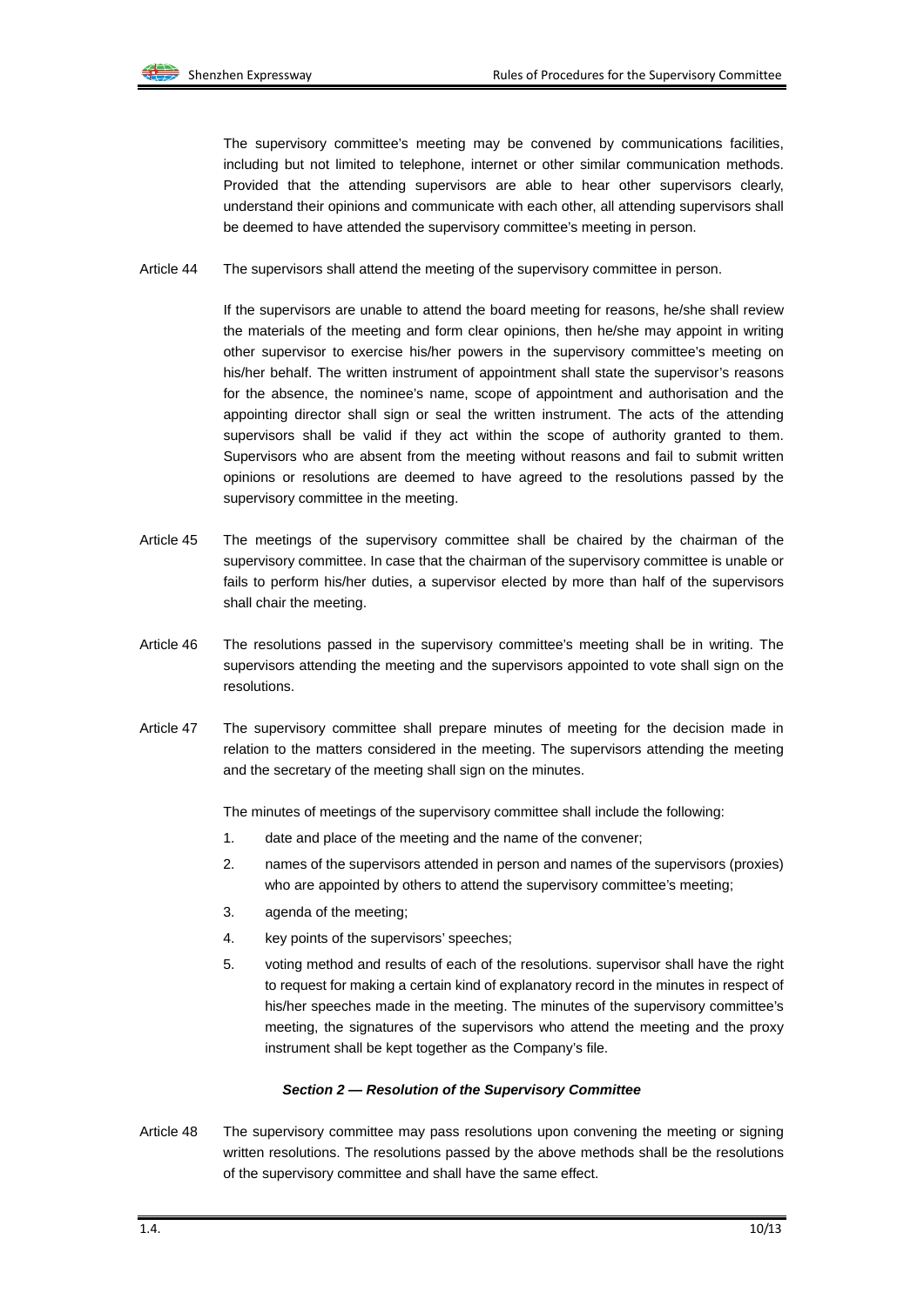- Article 49 The supervisory committee may pass resolutions by signing resolutions in writing on non-material matters. The procedures for formulating the resolutions are as follows:
	- 1. the draft resolutions shall be sent to every supervisor by hand, by fax, by courier or by other method agreed by such supervisor within a reasonable time;
	- 2. all supervisors shall sign for, against or abstain from voting on the draft resolutions upon receipt;
	- 3. the signed resolutions shall be sent to the chairman of supervisory committee or other designated persons by hand, by fax, by courier or by other method agreed by such supervisor;
	- 4. if the supervisors who sign for on the resolution forms the quorum, the draft resolutions shall form resolutions of supervisory committee.
- Article 50 Every supervisor has one vote. There are three kinds of a supervisor's voting, for, against and abstain from voting.

A supervisor who votes against or abstain from voting shall explain the reasons and the basis; where a supervisor who does not vote or vote more than two intentions at the same time, the moderator or the chairman of the supervisory committee shall require such supervisor to vote again, if he/she rejects to vote, he/she shall be deemed to be abstain from voting.

- Article 51 A resolution shall be valid if passed by more than two-thirds of all the supervisors. The supervisors shall vote in their names for resolutions.
- Article 52 The supervisors are liable for the resolutions passed at the meeting of the supervisory committee. If a resolution of the supervisory committee contravenes the laws and regulations or these Articles of Association causing the Company to sustain losses, the supervisors involved in passing such resolutions shall be liable to indemnify the Company unless the supervisors can prove that they made an objection during the voting and the same has been recorded in the minutes of the meeting.
- Article 53 Supervisors shall monitor the relevant persons to execute the resolutions of the supervisory committee. The chairman of the supervisory committee shall report the execution progress of the passed resolutions in the supervisory committee's meeting afterwards.
- Article 54 The supervisory committee may by resolutions request the board of directors to review and reconsider resolutions which are in breach of the laws, these Articles of Association or which are prejudicial to the interests of the shareholders, the Company and employees. If the board of directors maintains or fails to reconsider the said resolutions, the supervisory committee is obliged to report to the shareholders until the convening of the extraordinary general meeting of the shareholders to resolve the resolutions.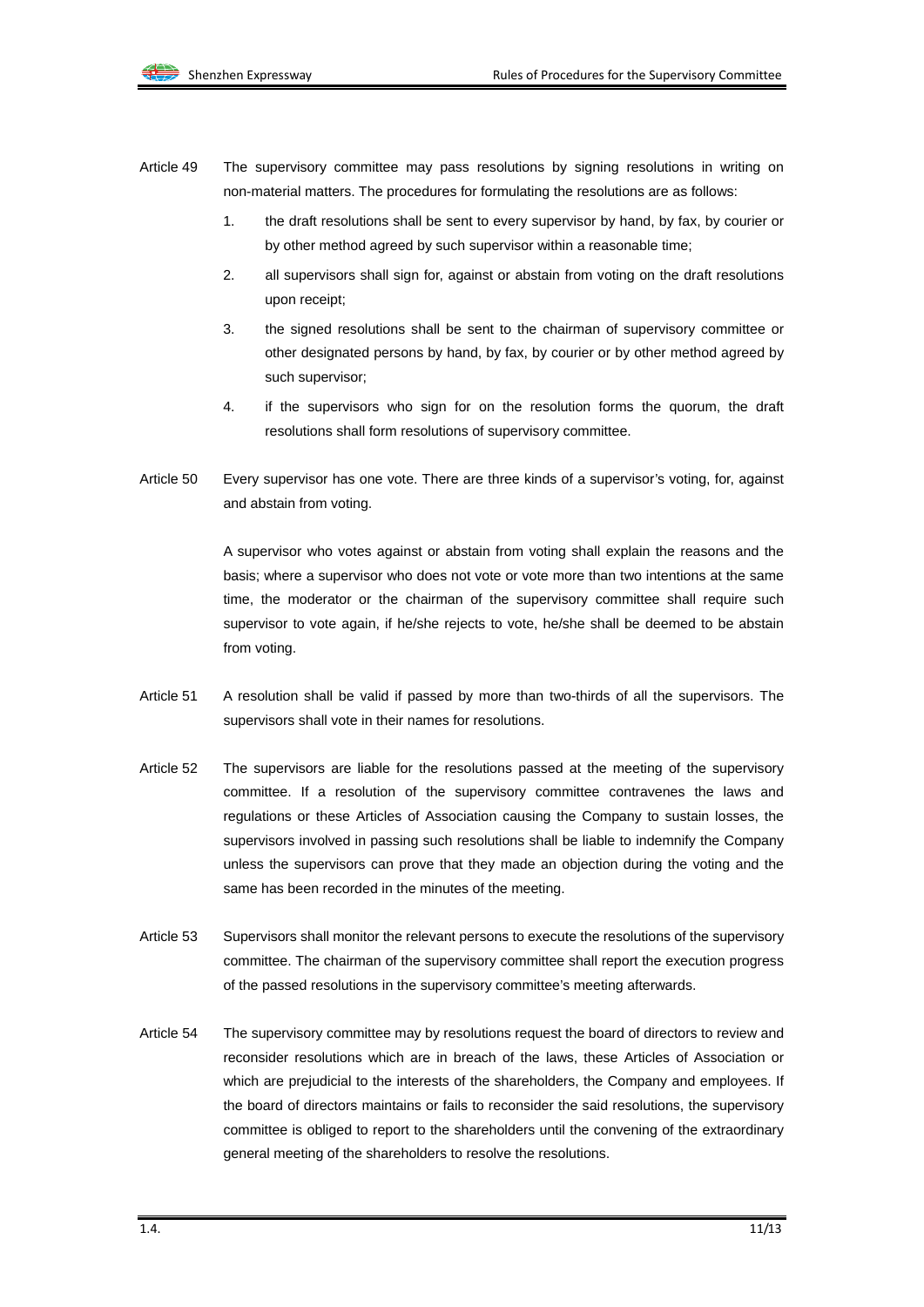Article 55 The supervisors and the supervisory committee are not liable to the resolutions passed by the board of directors. If the supervisors or the supervisory committee fails to request the board of directors to review and reconsider the resolutions or report such to the shareholders' general meeting, the supervisors or the supervisory committee shall take responsibility for such breach of duty in accordance with laws.

#### *Section 3 — Lawful Supervision*

- Article 56 The supervisory committee shall supervise whether the acts of the directors and senior management are damaging the Company's interests or breaching the laws and regulations and these Articles of Association in discharging their duties.
- Article 57 The supervisory committee shall supervise the decision-making organs of the Company whether they have made decisions in accordance with laws and procedure without regard to the correctness of the decisions made. The supervisory committee shall supervise the executing departments, units and employees of the Company if they have carried out the decisions or not. The supervisory committee shall retain record as proof of assessment.
- Article 58 The supervision of the supervisory committee on the Company's financial position shall consist of ordinary supervision, half-year supervision and annual supervision.
- Article 59 For ordinary supervision, with the assistance of the audit and financial departments of the Company, the supervisory committee may make analyses and review and carry out random checking based on the monthly financial statements, quarterly analysis report, etc. provided by the Company. In case any problem is found, the supervisory committee shall convene a meeting for discussion in a timely manner.
- Article 60 Half year supervision and annual supervision mainly include review of the financial budgets passed in the shareholders' general meetings and the review of the financial statements, working reports and profit distribution plans etc. to be submitted to the shareholders' general meetings by the board of directors. Relevant specific works may be carried out through the audit department of the Company.
- Article 61 The Company shall promptly report to the supervisory committee all matters within the scope of the supervisory committee relating to the decision or implementation of the directors and senior management of the Company and it shall provide the relevant information and materials to the supervisory committee.

#### *Section 4 — Miscellaneous*

- Article 62 The files of the supervisory committee, including but not limited to the resolutions of the supervisory committee, the minutes, the resolutions in writing, etc., shall be kept as the Company's files for ten years.
- Article 63 There shall be one secretary in the supervisory committee. The secretary to the supervisory committee shall be responsible for the general administrative back-up works and assisting the supervisory committee to communicate with the board of directors and the management of the Company.